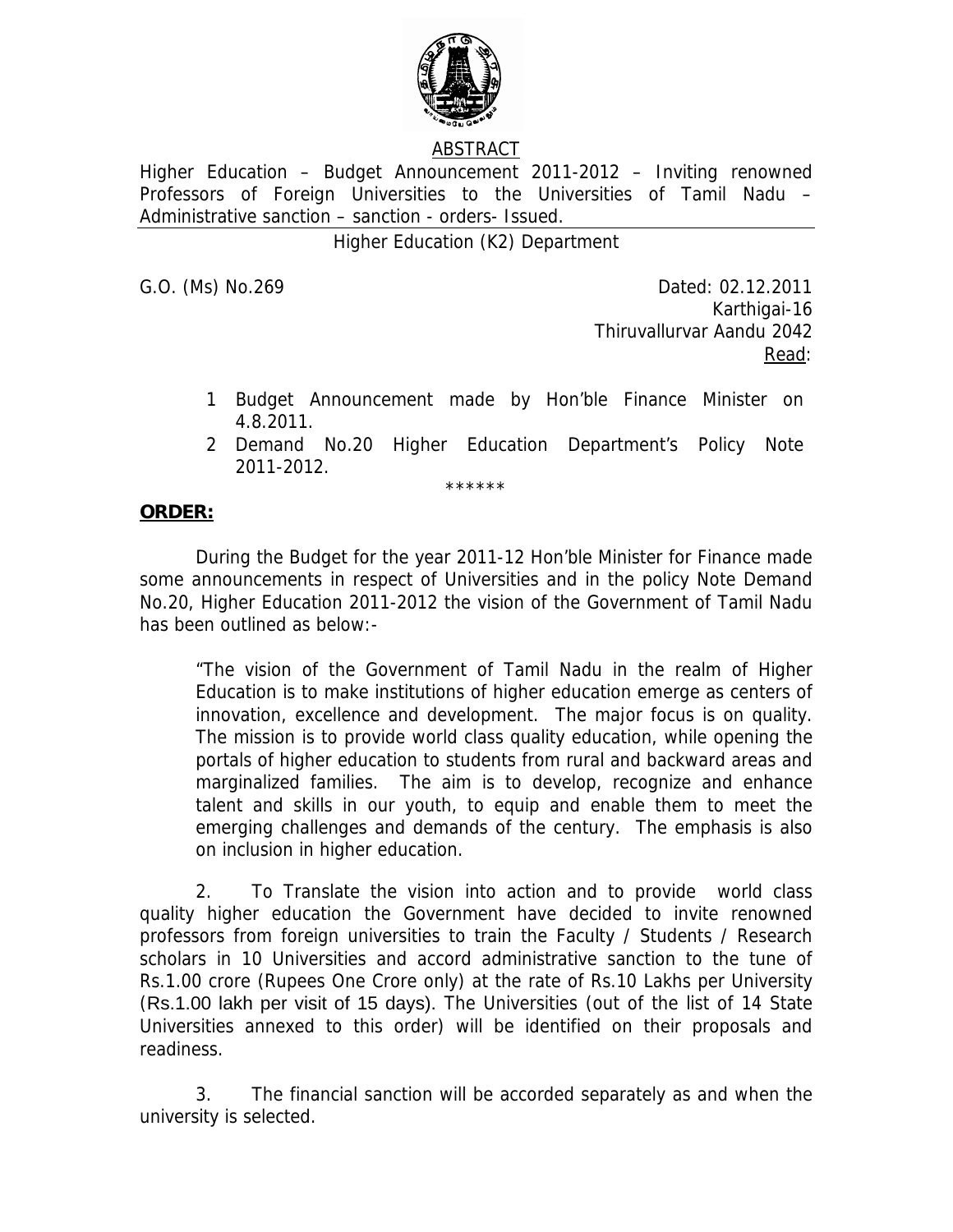4. The expenditure on the above said scheme shall be met within the appropriation in RBE 2011-12 under head of account of the university concerned. However, the above scheme will be brought to the notice of the Legislature, by a specific inclusion in the Supplementary Estimates-2011-12.

 5. The Registrars of the universities shall submit proposals so as to implement the above scheme after following the methods, procedures as necessitated.

 6. This order issues with the concurrence of Finance Department vide its U.O. No.296/DS (KM)/2011, dated 02.12.2011.

(By order of the Governor)

## R.KANNAN, PRINCIPAL SECRETARY TO GOVERNMENT.

To

The Director of Collegiate Education, Chennai-6. The Registrars of All Universities. (under the agies of Higher Education Department) The Pay and Accounts Officer, Chennai-35. The Accountant General, Chennai-18. Copy to The Secretary to Chief Minister, Chennai-9. The Special P.A. to Minister (Higher Education), Chennai-9. The Finance (Edn.I/BG-I/BG.II/CMPC) Department, Chennai-9. The Higher Education (A) Department, Chennai-9. SF/SC.

// Forwarded by Order //

Section Officer.